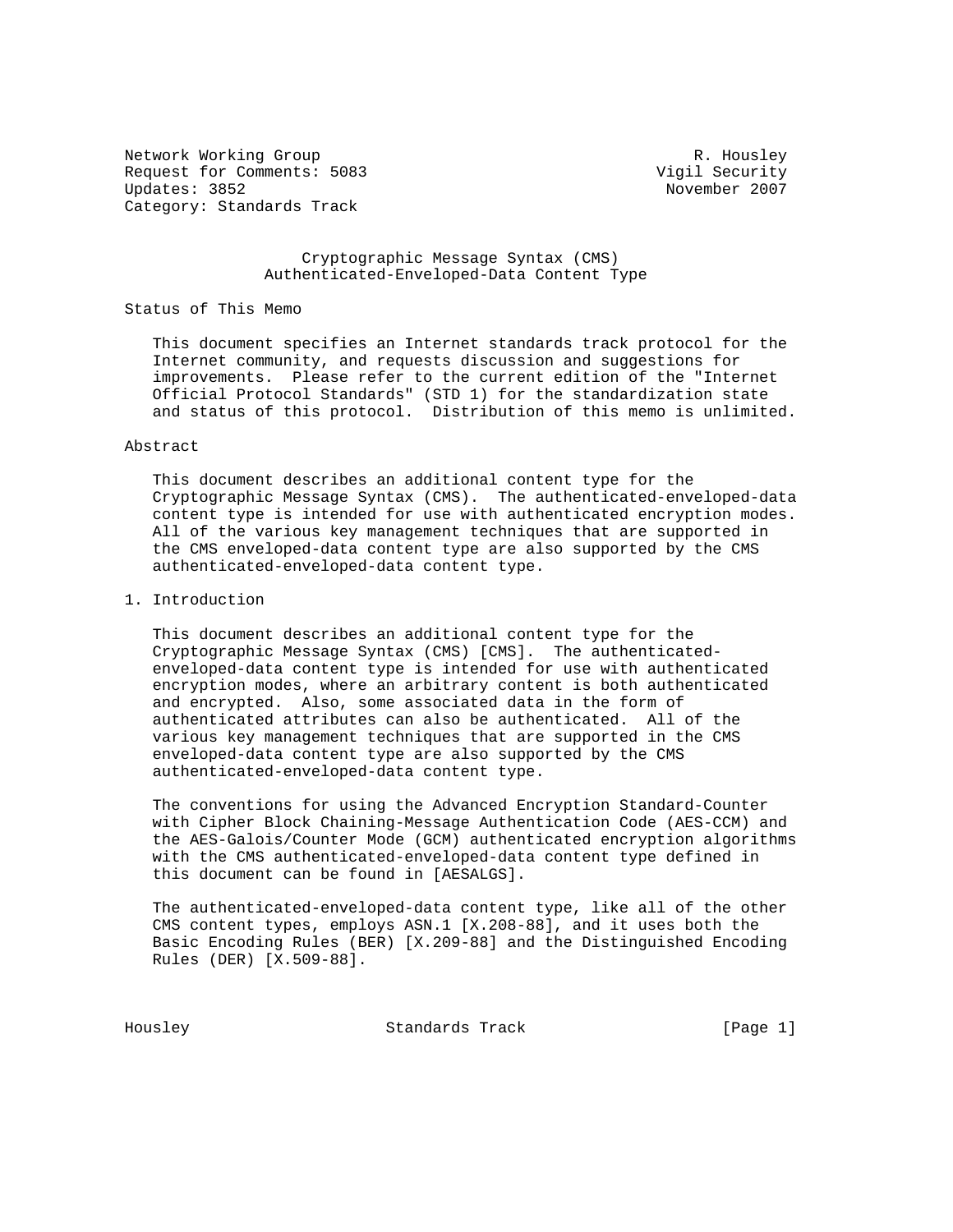### 1.1. Terminology

 In this document, the key words MUST, MUST NOT, REQUIRED, SHOULD, SHOULD NOT, RECOMMENDED, MAY, and OPTIONAL are to be interpreted as described in [STDWORDS].

# 1.2. Version Numbers

 The major data structure (AuthEnvelopedData) includes a version number as the first item in the data structure. The version number is intended to avoid ASN.1 decode errors. Some implementations do not check the version number prior to attempting a decode, and then if a decode error occurs, the version number is checked as part of the error handling routine. This is a reasonable approach; it places error processing outside of the fast path. This approach is also forgiving when an incorrect version number is used by the sender.

 Whenever the structure is updated, a higher version number will be assigned. However, to ensure maximum interoperability, the higher version number is only used when the new syntax feature is employed. That is, the lowest version number that supports the generated syntax is used.

2. Authenticated-Enveloped-Data Content Type

 The authenticated-enveloped-data content type consists of an authenticated and encrypted content of any type and encrypted content-authenticated-encryption keys for one or more recipients. The combination of the authenticated and encrypted content and one encrypted content-authenticated-encryption key for a recipient is a "digital envelope" for that recipient. Any type of content can be enveloped for an arbitrary number of recipients using any of the supported key management techniques for each recipient. In addition, authenticated but not encrypted attributes may be provided by the originator.

 The typical application of the authenticated-enveloped-data content type will represent one or more recipients' digital envelopes on an encapsulated content.

Authenticated-enveloped-data is constructed by the following steps:

 1. A content-authenticated-encryption key for a particular content authenticated-encryption algorithm is generated at random.

Housley Standards Track [Page 2]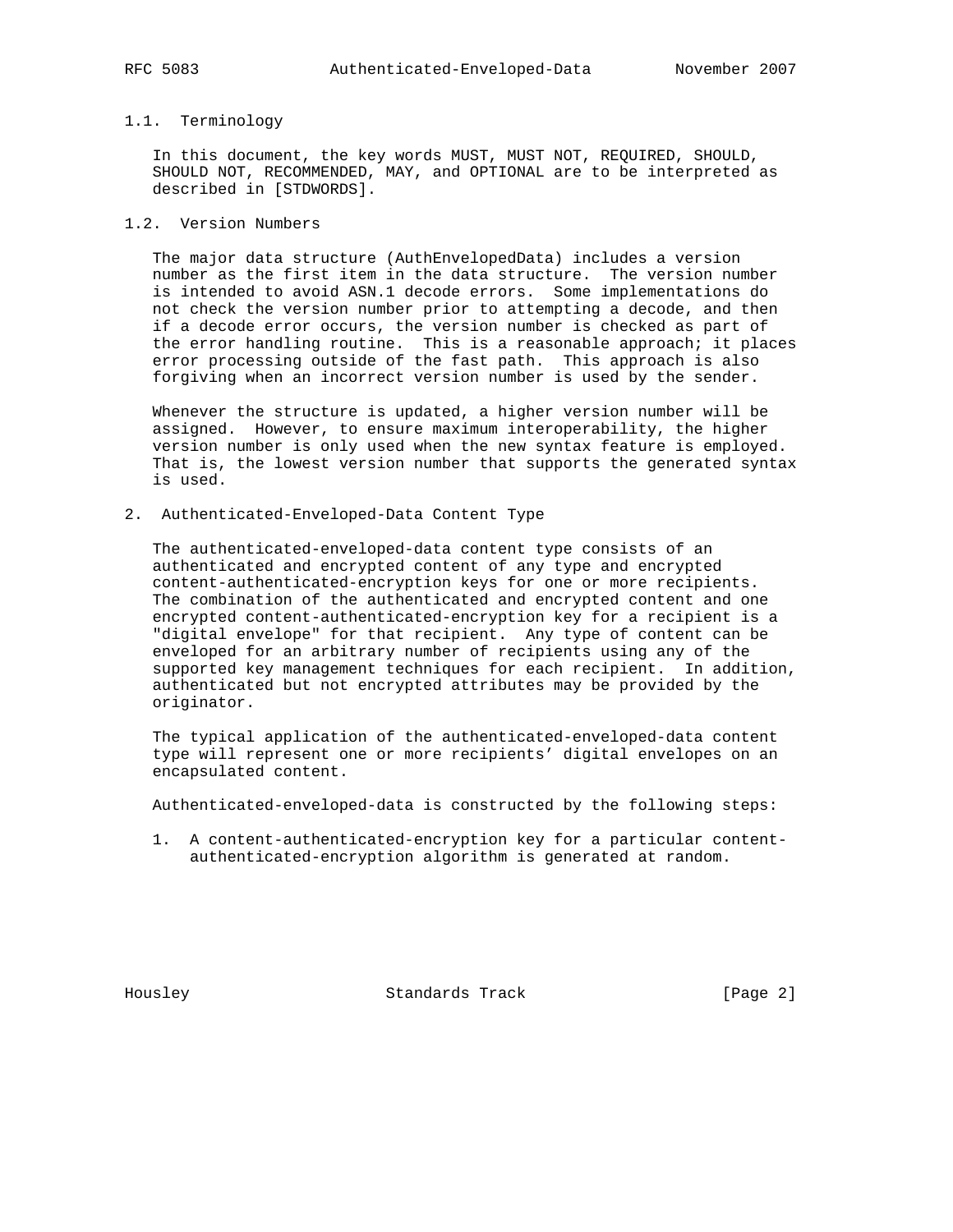- 2. The content-authenticated-encryption key is encrypted for each recipient. The details of this encryption depend on the key management algorithm used, but four general techniques are supported:
	- Key Transport: the content-authenticated-encryption key is encrypted in the recipient's public key;
	- Key Agreement: the recipient's public key and the sender's private key are used to generate a pairwise symmetric key encryption key, then the content-authenticated-encryption key is encrypted in the pairwise symmetric key-encryption key;
	- Symmetric Key-Encryption Keys: the content-authenticated encryption key is encrypted in a previously distributed symmetric key-encryption key; and
	- Passwords: the content-authenticated-encryption key is encrypted in a key-encryption key that is derived from a password or other shared secret value.
- 3. For each recipient, the encrypted content-authenticated encryption key and other recipient-specific information are collected into a RecipientInfo value, defined in Section 6.2 of [CMS].
- 4. Any attributes that are to be authenticated but not encrypted are collected in the authenticated attributes.
- 5. The attributes collected in step 4 are authenticated and the CMS content is authenticated and encrypted with the content authenticated-encryption key. If the authenticated encryption algorithm requires either the additional authenticated data (AAD) or the content to be padded to a multiple of some block size, then the padding is added as described in Section 6.3 of [CMS].
- 6. Any attributes that are to be provided without authentication or encryption are collected in the unauthenticated attributes.
- 7. The RecipientInfo values for all the recipients, the authenticated attributes, the unauthenticated attributes, and the authenticated and encrypted content are collected together to form an AuthEnvelopedData value as defined in Section 2.1.

Housley Standards Track [Page 3]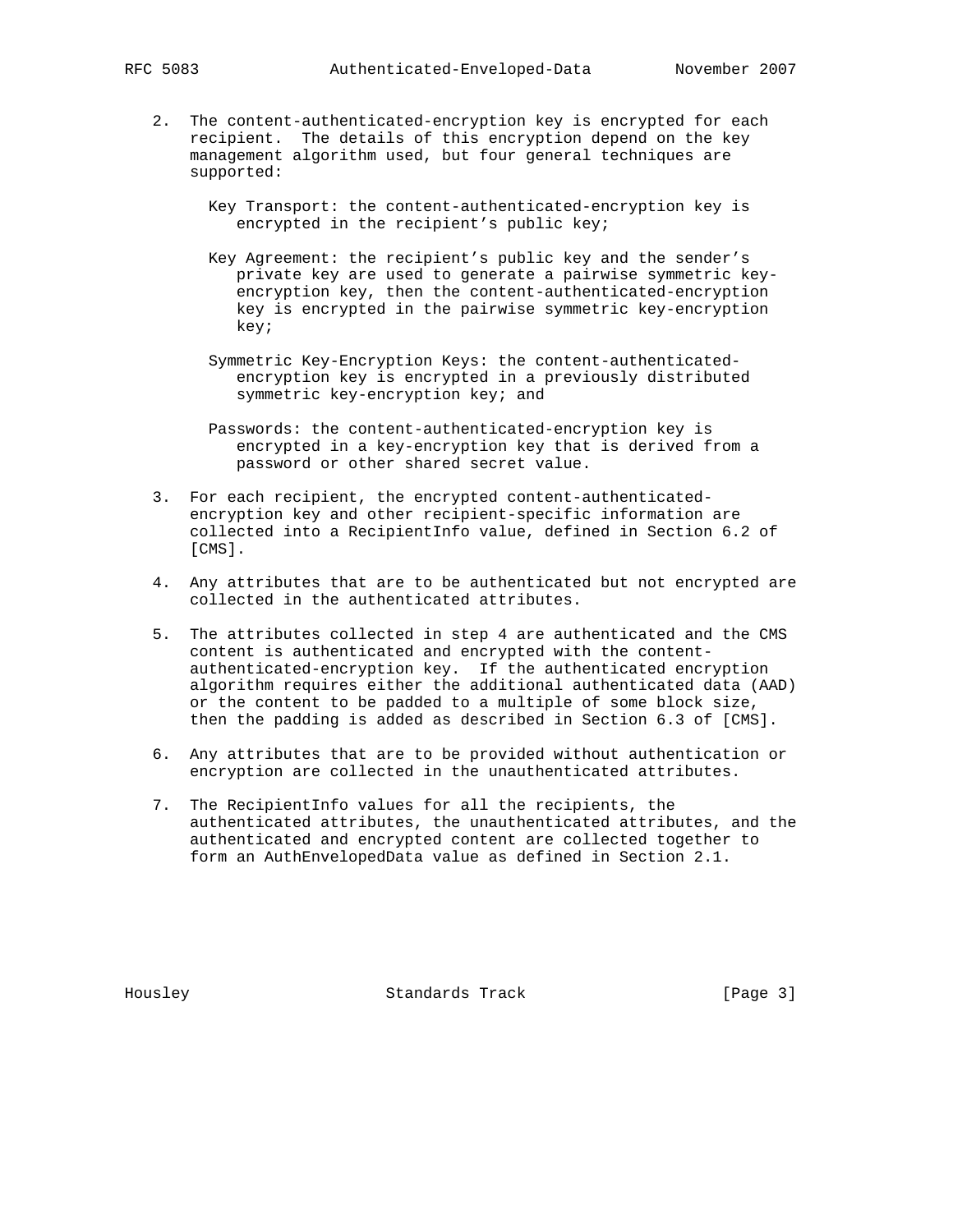A recipient opens the digital envelope by decrypting one of the encrypted content-authenticated-encryption keys, and then using the recovered key to decrypt and verify the integrity of the authenticated and encrypted content as well as to verify the integrity of the authenticated attributes.

 The recipient MUST verify the integrity of the received content before releasing any information, especially the plaintext of the content. If the integrity verification fails, the receiver MUST destroy all of the plaintext of the content.

 This section is divided into three parts. The first part describes the AuthEnvelopedData content type, the second part describes the authentication and encryption process, and the third part describes the key encryption process.

2.1. AuthEnvelopedData Type

 The following object identifier identifies the authenticated enveloped-data content type:

 $id-ct-authEnvelopedData OBJECT IDENTIFYER ::= { iso(1)}$ member-body(2)  $us(840)$  rsadsi(113549) pkcs(1) pkcs-9(9) smime(16) ct(1) 23 }

 The authenticated-enveloped-data content type MUST have ASN.1 type AuthEnvelopedData:

 AuthEnvelopedData ::= SEQUENCE { version CMSVersion, originatorInfo [0] IMPLICIT OriginatorInfo OPTIONAL, recipientInfos RecipientInfos, authEncryptedContentInfo EncryptedContentInfo, authAttrs [1] IMPLICIT AuthAttributes OPTIONAL, mac MessageAuthenticationCode, unauthAttrs [2] IMPLICIT UnauthAttributes OPTIONAL }

The fields of type AuthEnvelopedData have the following meanings:

version is the syntax version number. It MUST be set to 0.

 originatorInfo optionally provides information about the originator. It is present only if required by the key management algorithm. It may contain certificates and Certificate Revocation Lists (CRLs), and the OriginatorInfo type is defined in Section 6.1 of [CMS].

Housley Standards Track [Page 4]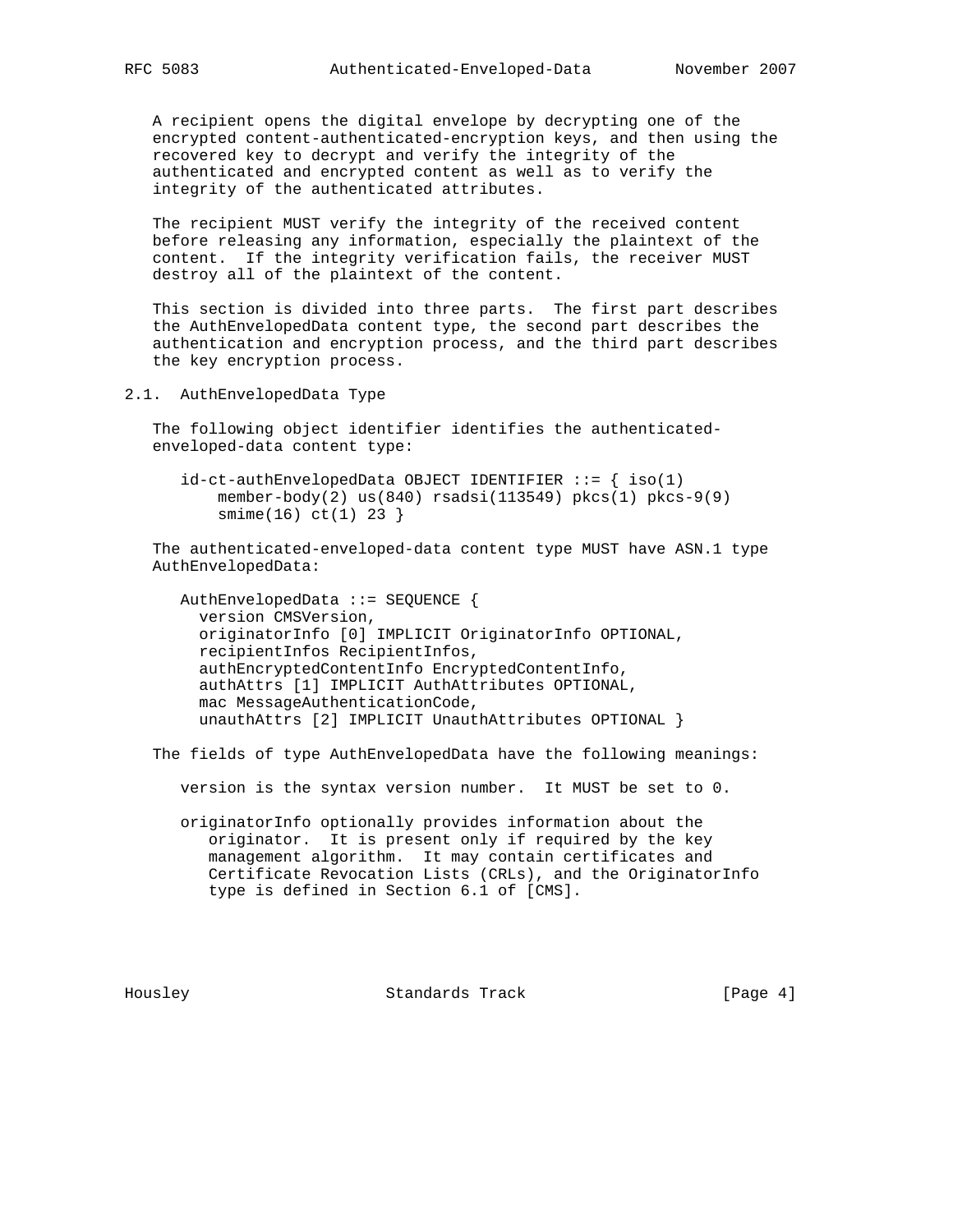- recipientInfos is a collection of per-recipient information. There MUST be at least one element in the collection. The RecipientInfo type is defined in Section 6.2 of [CMS].
- authEncryptedContentInfo is the authenticated and encrypted content. The CMS enveloped-data content type uses the same type to carry the encrypted content. The EncryptedContentInfo type is defined in Section 6.1 of [CMS].
- authAttrs optionally contains the authenticated attributes. The CMS authenticated-data content type uses the same type to carry authenticated attributes. The authAttrs MUST be present if the content type carried in EncryptedContentInfo is not id-data. AuthAttributes MUST be DER encoded, even if the rest of the AuthEnvelopedData structure is BER encoded. The AuthAttributes type is defined in Section 9.1 of [CMS]; however, in this case, the message-digest attribute SHOULD NOT be included. Useful attribute types are defined in Section 11 of [CMS].
- mac is the integrity check value (ICV) or message authentication code (MAC) that is generated by the authenticated encryption algorithm. The CMS authenticated-data content type uses the same type to carry a MAC. In this case, the MAC covers the authenticated attributes and the content directly, and a digest algorithm is not used. The MessageAuthenticationCode type is defined in Section 9.1 of [CMS].
- unauthAttrs optionally contains the unauthenticated attributes. The CMS authenticated-data content type uses the same type to carry unauthenticated attributes. The UnauthAttributes type is defined in Section 9.1 of [CMS]. Useful attribute types are defined in Section 11 of [CMS].
- 2.2. Authentication and Encryption Process

 The content-authenticated-encryption key for the desired content authenticated-encryption algorithm is randomly generated.

 If the authenticated encryption algorithm requires the content to be padded to a multiple of some block size, then the padding MUST be added as described in Section 6.3 of [CMS]. This padding method is well defined if and only if the block size is less than 256 octets.

 If optional authenticated attributes are present, then they are DER encoded. A separate encoding of the authAttrs field is performed to construct the authenticated associated data (AAD) input to the authenticated encryption algorithm. For the purposes of constructing the AAD, the IMPLICIT [1] tag in the authAttrs field is not used for

Housley Standards Track [Page 5]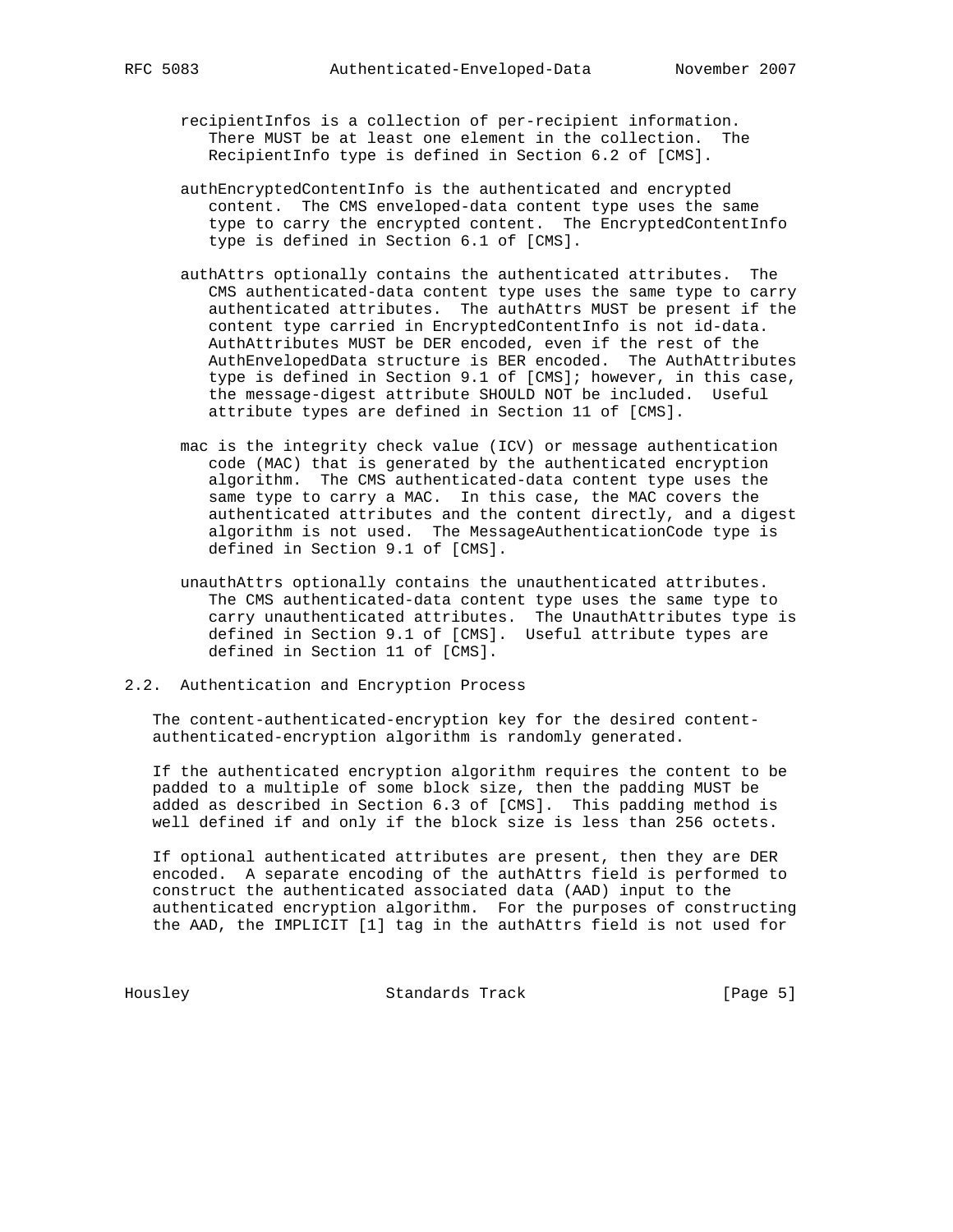the DER encoding: rather a universal SET OF tag is used. That is, the DER encoding of the SET OF tag, rather than of the IMPLICIT [1] tag, is to be included in the construction for the AAD along with the length and content octets of the authAttrs value. If the authenticated encryption algorithm requires the AAD to be padded to a multiple of some block size, then the padding MUST be added as described in Section 6.3 of [CMS]. This padding method is well defined if and only if the block size is less than 256 octets.

 If optional authenticated attributes are absent, then zero bits of input are provided for the AAD input to the authenticated encryption algorithm.

 The inputs to the authenticated encryption algorithm are the content (the data, which is padded if necessary), the DER-encoded authenticated attributes (the AAD, which is padded if necessary), and the content-authenticated-encryption key. Under control of a content-authenticated-encryption key, the authenticated encryption operation maps an arbitrary string of octets (the data) to another string of octets (the ciphertext) and it computes an authentication tag over the AAD and the data. The encrypted data is included in the AuthEnvelopedData authEncryptedContentInfo encryptedContent as an OCTET STRING, and the authentication tag is included in the AuthEnvelopedData mac.

2.3. Key Encryption Process

 The input to the key encryption process -- the value supplied to the recipient's key-encryption algorithm -- is just the "value" of the content-authenticated-encryption key.

 Any of the aforementioned key management techniques can be used for each recipient of the same encrypted content.

3. Security Considerations

 This specification defines an additional CMS content type. The security considerations provided in [CMS] apply to this content type as well.

 Many authenticated encryption algorithms make use of a block cipher in counter mode to provide encryption. When used properly, counter mode provides strong confidentiality. Bellare, Desai, Jokipii, and Rogaway show in [BDJR] that the privacy guarantees provided by counter mode are at least as strong as those for Cipher Block Chaining (CBC) mode when using the same block cipher.

Housley Standards Track [Page 6]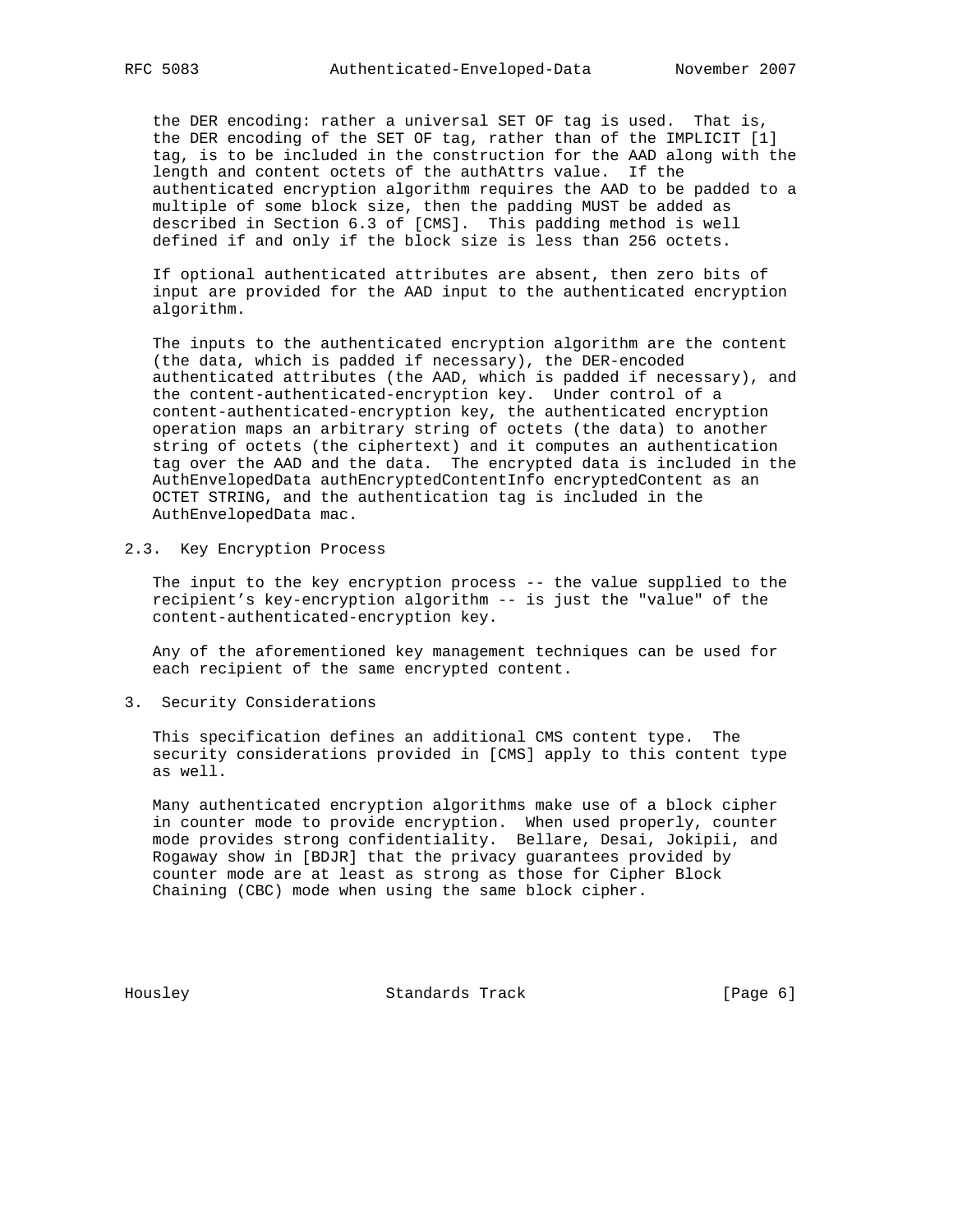Unfortunately, it is easy to misuse counter mode. If counter block values are ever used for more that one encryption operation with the same key, then the same key stream will be used to encrypt both plaintexts, and the confidentiality guarantees are voided.

 Fortunately, the CMS authenticated-enveloped-data content type provides all of the tools needed to avoid misuse of counter mode. All of the existing key management techniques permit a fresh content-encryption key to be generated for each content. In addition, existing authenticated encryption algorithms that make use of counter mode support the use of an unpredictable nonce value in the counter block. This unpredictable nonce value (sometimes called a "salt") should be carried in an algorithm identifier parameter.

 Implementations must randomly generate content-authenticated encryption keys, padding, and unpredictable nonce values. Also, the generation of public/private key pairs relies on a random numbers. The use of inadequate pseudo-random number generators (PRNGs) to generate cryptographic keys can result in little or no security. An attacker may find it much easier to reproduce the PRNG environment that produced the keys, and then searching the resulting small set of possibilities, rather than brute force searching the whole key space. The generation of quality random numbers is difficult. RFC 4086 [RANDOM] offers important guidance in this area.

 If the message-digest attribute is included in the AuthAttributes, then the attribute value will contain the unencrypted one-way hash value of the plaintext of the content. Disclosure of this hash value enables content tracking, and it can be used to determine if the plaintext matches one or more candidate contents. For these reasons, the AuthAttributes SHOULD NOT contain the message-digest attribute.

 CMS is often used to provide encryption in messaging environments. In messaging environments, various forms of unsolicited messages (such as spam and phishing) represent a significant volume of unwanted traffic. Present mitigation strategies for unwanted message traffic involve analysis of message plaintext. When recipients accept unsolicited encrypted messages, they become even more vulnerable to unwanted traffic since many present mitigation strategies will be unable to access the plaintext. Therefore, software that receives messages that have been encrypted using CMS needs to provide one or more mechanisms to handle the unwanted message traffic. One approach that does not require disclosure of keying material to a server is to reject or discard encrypted messages unless they purport to come from a member of a white list.

Housley Standards Track [Page 7]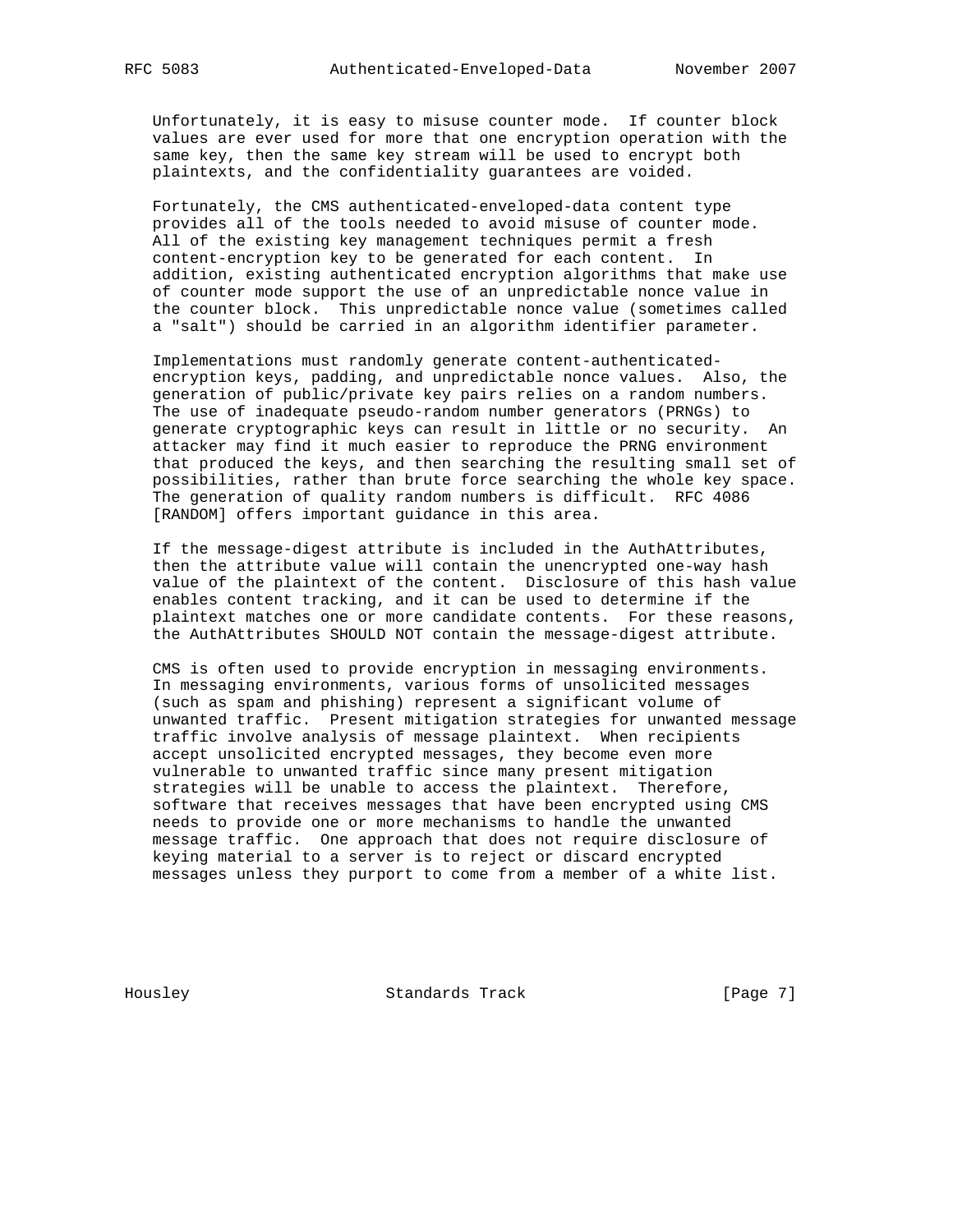```
4. ASN.1 Module
 CMS-AuthEnvelopedData-2007
  \{ iso(1) member-body(2) us(840) rsadsi(113549) pkcs(1)
     pkcs-9(9) smime(16) modules(0) cms-authEnvelopedData(31) }
DEFINITIONS IMPLICIT TAGS ::=
BEGIN
 -- EXPORTS All
 -- The types and values defined in this module are exported for use
 -- in the other ASN.1 modules. Other applications may use them for
 -- their own purposes.
 IMPORTS
   -- Imports from RFC 3852 [CMS], Section 12.1
         AuthAttributes, CMSVersion, EncryptedContentInfo,
         MessageAuthenticationCode, OriginatorInfo, RecipientInfos,
         UnauthAttributes
            FROM CryptographicMessageSyntax2004
                \{ iso(1) member-body(2) us(840) rsadsi(113549) pkcs(1) pkcs-9(9) smime(16) modules(0)
                  cms-2004(24) } \mathbf{i}id-ct-authEnvelopedData OBJECT IDENTIFYER ::= { iso(1)} member-body(2) us(840) rsadsi(113549) pkcs(1) pkcs-9(9)
     smime(16) ct(1) 23 }
AuthEnvelopedData ::= SEQUENCE {
  version CMSVersion,
   originatorInfo [0] IMPLICIT OriginatorInfo OPTIONAL,
  recipientInfos RecipientInfos,
   authEncryptedContentInfo EncryptedContentInfo,
   authAttrs [1] IMPLICIT AuthAttributes OPTIONAL,
  mac MessageAuthenticationCode,
   unauthAttrs [2] IMPLICIT UnauthAttributes OPTIONAL }
END -- of CMS-AuthEnvelopedData-2007
```
Housley **Standards Track** [Page 8]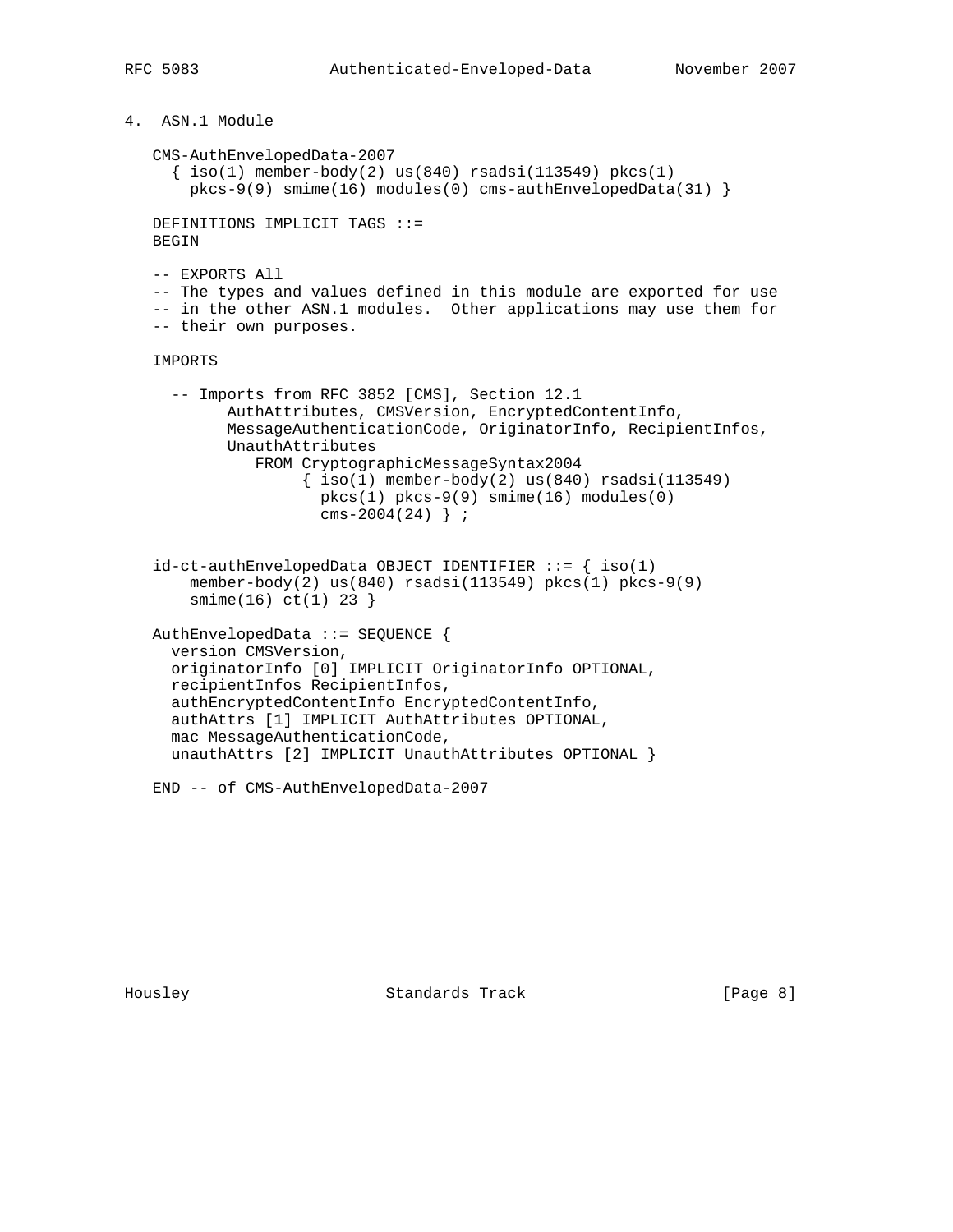# 5. References

- 5.1. Normative References
	- [CMS] Housley, R., "Cryptographic Message Syntax (CMS)", RFC 3852, July 2004.
	- [STDWORDS] Bradner, S., "Key words for use in RFCs to Indicate Requirement Levels", BCP 14, RFC 2119, March 1997.
	- [X.208-88] CCITT. Recommendation X.208: Specification of Abstract Syntax Notation One (ASN.1). 1988.
	- [X.209-88] CCITT. Recommendation X.209: Specification of Basic Encoding Rules for Abstract Syntax Notation One (ASN.1). 1988.
	- [X.509-88] CCITT. Recommendation X.509: The Directory- Authentication Framework. 1988.

### 5.2. Informative References

- [AESALGS] Housley, R., "Using AES-CCM and AES-GCM Authenticated Encryption in the Cryptographic Message Syntax (CMS)", RFC 5084, November 2007.
- [BDJR] Bellare, M., Desai, A., Jokipii, E., and P. Rogaway, "A Concrete Security Treatment of Symmetric Encryption: Analysis of the DES Modes of Operation", Proceedings 38th Annual Symposium on Foundations of Computer Science, 1997.
- [RANDOM] Eastlake, D., 3rd, Schiller, J., and S. Crocker, "Randomness Requirements for Security", BCP 106, RFC 4086, June 2005.

Author's Address

 Russell Housley Vigil Security, LLC 918 Spring Knoll Drive Herndon, VA 20170 USA EMail: housley@vigilsec.com

Housley **Standards Track** [Page 9]